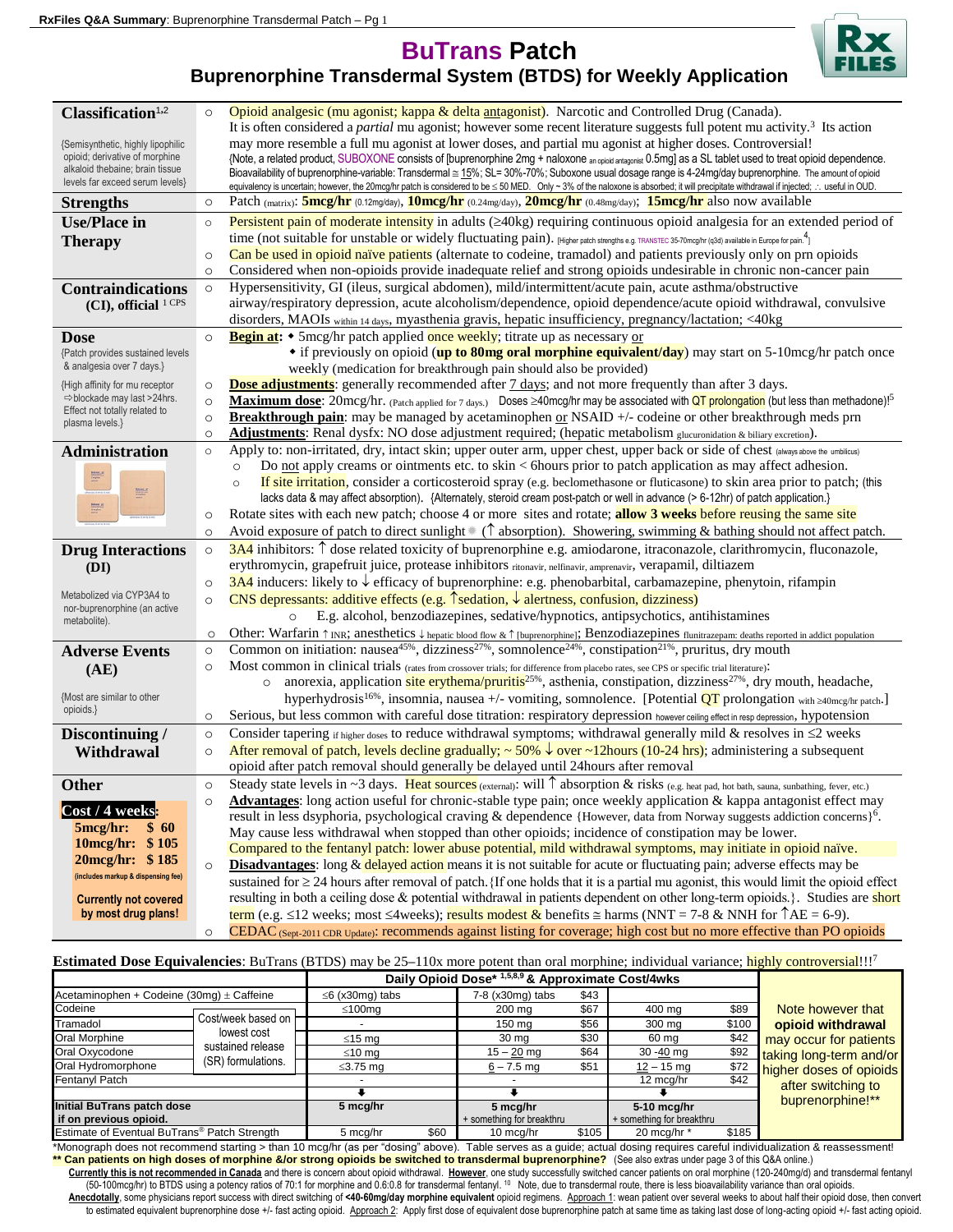## **RxFiles Q&A Summary**: Buprenorphine Transdermal Patch – Pg 2

|          | Table 1: Randomized controlled trials (RCT): buprenorphine transdermal system (BTDS) - BuTrans (7 day) patch, chronic non-cancer pain                                                                                                    |                                                                                                                                                                                                                       |                                                                                                                                                                                                                                                                                                                   |                                                                                                                                                                                                                                                                                                                                                                                           |  |  |  |
|----------|------------------------------------------------------------------------------------------------------------------------------------------------------------------------------------------------------------------------------------------|-----------------------------------------------------------------------------------------------------------------------------------------------------------------------------------------------------------------------|-------------------------------------------------------------------------------------------------------------------------------------------------------------------------------------------------------------------------------------------------------------------------------------------------------------------|-------------------------------------------------------------------------------------------------------------------------------------------------------------------------------------------------------------------------------------------------------------------------------------------------------------------------------------------------------------------------------------------|--|--|--|
|          | <b>Patients</b>                                                                                                                                                                                                                          | Intervention                                                                                                                                                                                                          | <b>Results</b> (primary; other)                                                                                                                                                                                                                                                                                   | <b>Comments</b><br>(General: industry sponsored trials)                                                                                                                                                                                                                                                                                                                                   |  |  |  |
| 1.11     | Low back pain, mod-sev (VAS<br>$\geq$ 2/5) for $\geq$ 6wks & not well<br>controlled. (most had long hx)<br>$\bullet$ n=53 (283; 259); age ~54<br>+baseline pain: 62.1 +/- 15.5                                                           | <b>BTDS</b> 5, 10, 20mcg/hr vs PI<br>+ i-ii ACC30 q4-6h prn lower dose for BTDS<br>◆DB, crossover @4wk<br>$\blacktriangleright$ Not ITT (only evaluated if $\geq 2$<br>wks tx completed)                              | $\bullet\downarrow$ VAS: 37.6 +/- 20.7 vs 43.6 +/- 21.2 p=0.049<br>• use of breakthru tabs: 1.8 vs 2.4/day (NS)<br>*also improved: pain +: sleep, disability, etc.<br>◆AE "severe" as per patient: 53% vs 42% NNH=9<br>◆ AE: >20%: (nausea, somnolence, pruritis, asthenia,<br>constipation, insomnia, dizziness) | *Exclusions: multiple (e.g. if expected to exceed max BTDS dose)<br>◆79 patients enrolled; 53 patients evaluated per-protocol<br>• most patients (59%) titrated to highest dose (titrations weekly)<br>◆82% of patients chose to continue for 6 month open label follow-<br>up where pain and QOL improvements were sustained<br>• similar improvements in opioid & opioid naïve patients |  |  |  |
| 2.12     | Low back pain, mod-sev, on<br>prior opioid (78 randomized)<br>◆PP: n=53 (203; 309); age ~51                                                                                                                                              | <b>BTDS</b> 10, 20, 40mcg/hr vs PI<br>+ i-ii Acetaminophen <sub>94-6h</sub> prn<br>◆DB, crossover @ Wk ◆Not ITT                                                                                                       | • Mean dose = $29.8$ mcg/hr vs 32.9 mcg/hr<br>◆ PP: Pain on 0-4 point scale: 1.9 vs 2.2 $_{0.044}$<br>no difference in pain disability index                                                                                                                                                                      | *BTDS had modest benefit vs PL considering prior opioid hx<br>• Some +ve 2° outcomes: e.g. get out of bed, sit in chair.<br>◆ 6mo follow-up <sub>open label, 27/40 completed</sub> +ve. limitations: not ITT; <sup>†</sup> AEs                                                                                                                                                            |  |  |  |
| 313      | Osteoarthritis (hip or knee);<br>mod-sev<br>$\bullet$ n=135; age ~64<br>$\triangle$ baseline pain: $\geq$ 4 (BS-11) on<br>acetaminophen 4g/day                                                                                           | <b>BTDS</b> 5, 10, 20mcg/hr vs<br>Tramadol CR 150 - 400mg/day<br>$(+$ acetaminophen prn) x 12 wk<br>•Open label; non-inferiority                                                                                      | ◆BS-11: no difference; - 2.26 vs -2.09 (ITT)<br>*also rescue med; sleep; QOL<br>◆AE: 226 vs 152; AE $\Rightarrow$ DC: 14.5% vs 29.2%<br>◆AE-BTDS: nausea 30%; constip. 19%; dizzy 16%<br>◆AE-Tramadol: nausea <sup>25%</sup> , fatique <sup>18%</sup> , pain <sup>12%</sup>                                       | ◆1wk screening, 12 wk treatment; 2 week follow-up phases; 172<br>screened, 135 randomized.<br>◆baseline pain: BS-11: 6.16 $\Rightarrow$ 3.92 vs 6.21 $\Rightarrow$ 4.10 (ITT)<br>*patient and assessor ratings of pain favoured BTDS                                                                                                                                                      |  |  |  |
| 3.14     | Osteoarthritis (hip or knee);<br>mod-sev<br>◆n=238 at run in; 102 42%<br>analysed $(-65\% \t{2})$ ; age $-64$<br>$\bullet$ baseline pain: $\geq$ 4 (BS-11); no<br>recent strong opioid                                                   | <b>BTDS</b> 5, 10, 20mcg/hr vs<br>buprenorphine SL 0.2-0.4mcg q6-<br>8h (+ acetaminophen ≤1g prn)<br>$\bullet$ DB, $x \leq 4$ wks                                                                                     | *BS-11: scores considered equivalent (per<br>protocol) for morning, midday & evening<br>◆ AE: patch associated with less nausea,<br>vomiting & dizziness<br>◆ Discontinuation (ITT): 53% vs 55% p=0.7; 42%<br>discontinued due to AE                                                                              | $\triangle$ 21 day run-in<br>◆6 serious adverse events: 1 fatal MI, not deemed related to BTDS; 1<br>hospitalization for biliary colic/spasm & 1 hospitalization for dizziness &<br>asthenia.<br>$\bullet$ patch site redness $55\%$ & irritation $25\%$ ; some complaints of patch<br>buckling or curling.                                                                               |  |  |  |
| $4^{15}$ | Osteoarthritis (hip or knee);<br>n=315 at run-in;15549% analyzed<br>• age ~ 60, (67% $9$ )<br>◆ previously on opioid (≤90mg<br>morphine equivalent; not more than<br>12doses of short-acting opioid/day)<br>or lack of relief with NSAID | <b>BTDS</b> 5, 10, 20mcg/hr vs PI<br>(no rescue medication allowed)<br>DB, parallel group; x 5 wks (1 wk run-<br>in, 3wk titration, 1wk maintenance)<br>[blinding was broke for 1 patient]                            | $\bullet$ patient satisfaction scale (0 - 4) at final visit:<br>44% vs 32% (ITT) satisfied score >2; OR=1.66<br>$NNT=8$ :<br>◆AE: 70% vs 53%; NNH=6. (nausea, headache,<br>dizziness, somnolence, pruitis at site, constipation.)                                                                                 | ◆7 day run-in on ibuprofen & inadequate relief on ibuprofen<br>*artificial type of trial<br>• a number of $2^\circ$ endpoints did not have significant differences but<br>some "trends" supportive;<br>◆subgroup: benefit only seen in knee subgroup, not hip                                                                                                                             |  |  |  |
| 5.16     | Non-cancer pain ≥2 months;<br>on previous combination oral<br>opioids<br>◆n=588 at run-in: n=267 45%<br>actually randomized;<br>(~62%♀); age ~57                                                                                         | <b>BTDS</b> 5, 10, 20mcg/hr vs PI<br>(+ acetaminophen 500mg prn)<br>$\bullet$ DB, parallel-group $x \leq 2$ wks<br>(discontinue early if require $\geq 1g$<br>acetaminophen/day, or unable to<br>continue with patch) | • proportion of subjects with ineffective tx:<br>51.2% vs 65%; NNT=7; (OR = 1.7995% CI: 1.09-2.95)<br>◆AE: pruritis at patch site 9.3% vs 5.1%; headache<br>3.9% vs 2.2%; somnolence 2.3% vs 0.7%. (Open-<br>label run-in withdrawal & early completion of<br>study serve to underestimate true AE risks.)        | ◆ Purdue sponsored; odd/unique design; very short!<br>*Open label run-in with BTDS for 7-21 days; only those tolerating<br>BTDS entered & randomization was at dose achieved during<br>run-in (may underestimate harm & overestimate efficacy)                                                                                                                                            |  |  |  |
| 6.17     | Osteoarthritis (hip or knee);<br>mod-sev $\bullet$ n=199; age ~63                                                                                                                                                                        | <b>BTDS</b> 5, 10, 20mcg/hr vs Pl x 6 mo<br>(NSAID continued; + acetaminophen prn)                                                                                                                                    | ◆WOMAC OA Index of Pain (1°): NS<br>*some 2°s improved: daytime movement pain                                                                                                                                                                                                                                     | *BTDS: ?less effective in very severe OA; ?patient preferred<br>• no difference in BTDS & PI in mean dose or titrations required                                                                                                                                                                                                                                                          |  |  |  |

| Select Studies with different dose (e.g. 35-70mcg/hr) or dosage form (e.g. 3-4 day patch) than available in Canada; but of interest |                                                         |                                  |                                                                               |                                                |  |  |
|-------------------------------------------------------------------------------------------------------------------------------------|---------------------------------------------------------|----------------------------------|-------------------------------------------------------------------------------|------------------------------------------------|--|--|
| $1^{18}$                                                                                                                            | Chronic cancer pain                                     | BTDS 35 mcg/hr vs                | $\bullet$ pain                                                                | - dose higher than available in Canada         |  |  |
|                                                                                                                                     | $\triangle$ open label; + tramadol $\leq$ 200mg/day prn | <b>Buprenorphine SL &amp; PI</b> | ◆mental health & vitality; QOL                                                |                                                |  |  |
| $2^{19}$                                                                                                                            | Chronic cancer & non-cancer pain                        | BTDS 35 - 70 mcg/hr vs PI        | $\bullet$ breakthru pain as reflected by need for prn: $\downarrow$ use of    | •6day open-label run-in with buprenorphine     |  |  |
|                                                                                                                                     | $\bullet$ n=137 (90 BTDS; 47 PI) (~50% ♀)               | (+ buprenorphine SL 0.2mq prn)   | buprenorphine 0.6 mg vs 0.4mg p=0.03. * patient's assessment                  | SL 0.8-1.6mg/day prn                           |  |  |
|                                                                                                                                     |                                                         | $\triangle$ DB: x 9 davs         | of pain: NS. • nausea, dizzy & vomiting                                       | $\triangleleft$ 72hr patch                     |  |  |
| $3^{20}$                                                                                                                            | Chronic cancer & non-cancer pain                        | <b>BTDS 35 - 70 mcg/hr vs PI</b> | ◆43.5% patients reported good pain relief vs 32.4%                            | ◆improved sleep reported                       |  |  |
|                                                                                                                                     | not controlled on weak opioids                          | (+ buprenorphine SL 0.2mg prn)   | (NNT=9); response rate higher at 35-52.5mcg/hr, but NS                        | ◆72hr patch used                               |  |  |
|                                                                                                                                     | $\bullet$ n=157 (55% ♀); age 59                         | $\bigcirc$ DB; x 15 days         | at 70mcg/hr. $\bullet$ 78% <sub>overall</sub> reported $\geq$ 1 AE (CNS & GI) | $\bullet\downarrow$ need for prn: 56.7% vs 8%; |  |  |
| $4^{21}$                                                                                                                            | Chronic cancer & non-cancer pain                        | BTDS 35 - 70 mcg/hr vs PI        | ◆ ? greater pain relief vs Pl                                                 | ◆72hr patch used. ◆239 patients chose to       |  |  |
|                                                                                                                                     | $\bullet$ n=445                                         |                                  |                                                                               | continue BTDS in open follow-up study          |  |  |

ACC30=acetaminophen/caffeine/codeine 30mg AE=adverse events BS-11=box score 11 point rating system CR=controlled release DB=double-blind ITT=intention to treat NNH=number needed to treat to harm one patient NNT=number needed to treat to benefit one patient NS=not statistically significant OR=odds ratio. OUD=opioid use disorder Pl=placebo QOL=quality of life SL=sublingual VAS=visual analogue scale

## **Additional References & Links**

o Pharmacist's Letter. Onsolis (Fentanyl Buccal Film) and BuTrans (Buprenorphine Patch). Aug 2010. NPS (Australia) Summary of buprenorphine patch Norspan:

<u>http://www.nps.org.au/ \_data/assets/pdf\_file/0008/14687/buprenorphine.pdf</u><br>ഠ RxFiles: Opioid Comparison Chart in RxFiles Drug Comparison Charts – 8<sup>th</sup> Edition; accessed online at<u>: http://www.rxfiles.ca/rxfiles/uploads</u> <http://www.rxfiles.ca/rxfiles/uploads/documents/Pain-Chronic-NonCa-NEWSLETTER-Header.pdf> ; Opioid Treatment Agreement: [http://www.rxfiles.ca/rxfiles/uploads/documents/Pain-CNMP-Opioid-](http://www.rxfiles.ca/rxfiles/uploads/documents/Pain-CNMP-Opioid-TreatmentAGREEMENT.doc)[TreatmentAGREEMENT.doc](http://www.rxfiles.ca/rxfiles/uploads/documents/Pain-CNMP-Opioid-TreatmentAGREEMENT.doc) ; Switching to BuTrans Anecdotes<sup>22</sup>; Canadian Opioid Guidelines 2010 (National Pain Centre): <http://nationalpaincentre.mcmaster.ca/opioid/>

Prepared by **Loren Regier**, **Sep 2010** (Update Dec/2011)for **RxFiles Academic Detailing [www.RxFiles.ca](http://www.rxfiles.ca/)**. Thanks to the many reviewers who provided input.

**References**

l

<sup>2</sup> Heit HA, Gourlay DL. Buprenorphine: new tricks with an old molecule for pain management. Clin J Pain. 2008 Feb;24(2):93-7. Review. Erratum in: Clin J Pain. 2008 May;24(4):370.

<sup>3</sup> Pergolizzi J, Aloisi AM, Dahan A, Filitz J, Langford R, Likar R, et al. Current Knowledge of Buprenorphine and Its Unique Pharmacological Profile. Pain Pract. 2010 May 17.

<sup>4</sup> NHS-York Hospitals - Palliative care analgesic dose conversion char[t http://www.yacpalliativecare.com/documents/download71.pdf](http://www.yacpalliativecare.com/documents/download71.pdf)

<sup>5</sup> Wedam EF, Bigelow GE, Johnson RE, Nuzzo PA, Haigney MC. QT-interval effects of methadone, levomethadyl, and buprenorphine in a randomized trial. Arch Intern Med. 2007 Dec 10;167(22):2469-75.

6 Skurtveit S, Furu K, Kaasa S, Borchgrevink PC. Introduction of low dose transdermal buprenorphine - did it influence use of potentially addictive drugs in chronic non-malignant pain patients? Eur J Pain. 2009 Oct;13(9):9 <sup>7</sup> Kress HG. Clinical update on the pharmacology, efficacy and safety of transdermal buprenorphine. Eur J Pain. 2009 Mar;13(3):219-30. Epub 2008 Jun 24..

<sup>8</sup> Sittl R, Likar R, Nautrup BP. Equipotent doses of transdermal fentanyl and transdermal buprenorphine in patients with cancer and noncancer pain: results of a retrospective cohort study. Clin Ther. 2005 Feb;27(2):225-37. <sup>9</sup> Palliative Care Formulary 3 (Twycross et al, 2007)

<sup>10</sup> Mercadante S, Casuccio A, Tirelli W, Giarratano A. Equipotent doses to switch from high doses of opioids to transdermal buprenorphine. Support Care Cancer. 2009 Jun;17(6):715-8.

<sup>11</sup> Gordon A, Rashiq S, Moulin DE, Clark AJ, Beaulieu AD, Eisenhoffer J, et al. Buprenorphine transdermal system for opioid therapy in patients with chronic low back pain. Pain Res Manag. 2010;May-Jun;15(3):169-78.

12 Gordon A, Callaghan D, Spink D, Cloutier C, et al. Buprenorphine transdermal system in adults with chronic low back pain: a randomized, double-blind, placebo-controlled crossover study, followed by an open-label extensi phase. Clin Ther. 2010. May;32(5):844-60.

13 Karlsson M, Berggren AC. Efficacy and safety of low-dose transdermal buprenorphine patches (5, 10, and 20 microg/h) versus prolonged-release tramadol tablets (75, 100, 150, and 200 mg) in patients with chronic osteoart

Sublingual Tablets (Temgesic((R))) in Patients With Osteoarthritis Pain. J Pain Symptom Manage. 2010; Aug;40(2):266-278.

15 Munera C, Drehobl M, Sessler NE, Landau C. A randomized, placebo-controlled,double-blinded, parallel-group, 5-week study of buprenorphine transdermal system in adults with osteoarthritis. J Opioid Manag. 2010;6(3):193-2 <sup>16</sup> Landau CJ, Carr WD, Razzetti AJ, Sessler NE, Munera C, Ripa SR. Buprenorphine transdermal delivery system in adults with persistent noncancer-related pain syndromes who require opioid therapy: a multicenter, 5-week run-in

and randomized, double-blind maintenance-of-analgesia study. Clin Ther. 2007Oct;29(10):2179-93. Erratum in: Clin Ther. 2009 Mar;31(3):677.<br>17 Breivik H, Ljosaa TM, Stengaard-Pedersen K, Persson J, et al. A 6-months, random opioids. Scaninavian J of Pain 2010;122-141. (not available on pubmed as of Nov 23, 2010.

<sup>18</sup> Pace MC, Passavanti MB, Grella E, Mazzariello L, Maisto M, Barbarisi M, Baccari E, Sansone P, Aurilio C. Buprenorphine in long-term control of chronic pain in cancer patients. Front Biosci. 2007 Jan 1;12:1291-9.

<sup>19</sup> Sorge J, Sittl R. Transdermal buprenorphine in the treatment of chronic pain: results of a phase III, multicenter, randomized, double-blind, placebo-controlled study. Clin Ther. 2004 Nov;26(11):1808-20.

20 Sittl R, Griessinger N, Likar R. Analgesic efficacy and tolerability of transdermal buprenorphine in patients with inadequately controlled chronic pain related to cancer and other disorders: a multicenter, randomized, d

placebo-controlled trial. Clin Ther. 2003 Jan;25(1):150-68.

<sup>21</sup> Böhme K. Buprenorphine in a transdermal therapeutic system--a new option. Clin Rheumatol. 2002 Feb;21 Suppl 1:S13-6.

Copyright 2019 Except and Reduce National Discussions of the model of the model of the model of the computation and and the computation of the computation of the computation of the computation of the computation of the com



<sup>1</sup> CPS 2010 Product Monograph - BuTrans